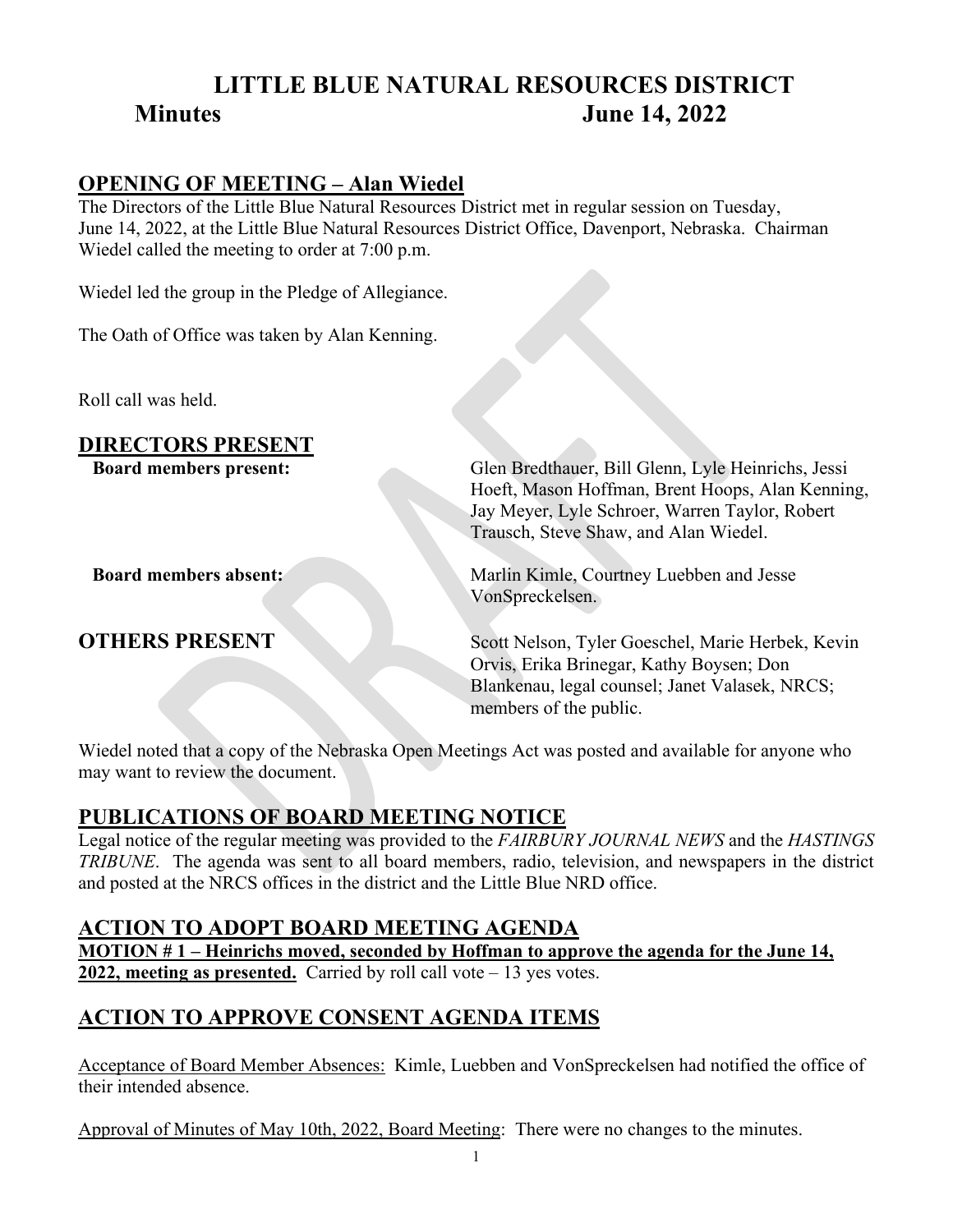Approval of Certified Acres: No changes to certified acres were presented.

#### **MOTION # 2 – Schroer moved, seconded by Taylor to approve the absences of Kimle, Luebben and VonSpreckelsen and the May 10, 2022, minutes as presented.** Carried by roll call vote – 13 yes votes.

## **TREASURERS REPORTS – Jay Meyer**

Copies of the Little Blue NRD Treasurer's Report were circulated. Meyer reviewed the report.

#### **MOTION # 3 – Meyer moved, seconded by Shaw to approve the Little Blue NRD Treasurer's Report as presented.** Carried by roll call vote. Yes: Bredthauer, Glenn, Hoeft, Hoffman, Hoops, Kenning, Meyer, Schroer, Shaw, Taylor, Trausch and Wiedel. Abstain: Heinrichs.

Meyer reviewed the Little Blue Public Water North Project Treasurer's Report. **MOTION # 4 - Meyer moved, seconded by Heinrichs to approve the Little Blue Public Water Project North Treasurer's report as presented.** Carried by roll call vote – 13 yes votes.

Meyer reviewed the Little Blue Public Water Project - South Treasurer's Report. **MOTION # 5 - Meyer moved, seconded by Hoops to approve the Little Blue Public Water Project South Treasurer's report as presented.** Carried by roll call vote – 13 yes votes.

# **AGENCY REPORTS**

NRCS Report – Janet Valasek: Valasek gave a brief report of happenings in the NRCS.

NARD Report – Mason Hoffman: Hoffman and Heinrichs reported on the Basin Tour and NARD Board meeting held in Scottsbluff.

# **PRESENTATION OF DIRECTOR SERVICE AWARDS**

Several service awards were presented to Directors. Alan Kenning accepted the award for Joe Hergott's 42 years of service, Robert Trausch for 4 years of service, Lyle Heinrichs for 28 years of service. Kevin Kissinger was absent to accept his award for 8 years of service.

# **ACTION TO ENTER INTO CLOSED EXECUTIVE SESSION – LEGAL COUNSEL DISCUSSION**

**MOTION # 6 - Hoffman moved, seconded by Schroer to go into Executive Session at 7:22 p.m. for the purpose of discussing legal issues and that Mary Renn, Scott Nelson and Don Blankenau remain in the closed session.** Carried by roll call vote – 13 yes votes.

Executive Session called for the purpose of discussing legal issues. Members of the public left the session.

# **ACTION TO EXIT CLOSED EXECUTIVE SESSION**

#### **MOTION # 7 – Hoffman moved, seconded by Bredthauer to come out of Executive Session at 7:51 p.m.** Carried by roll call vote – 13 yes votes.

Wiedel stated no action was taken during the closed session.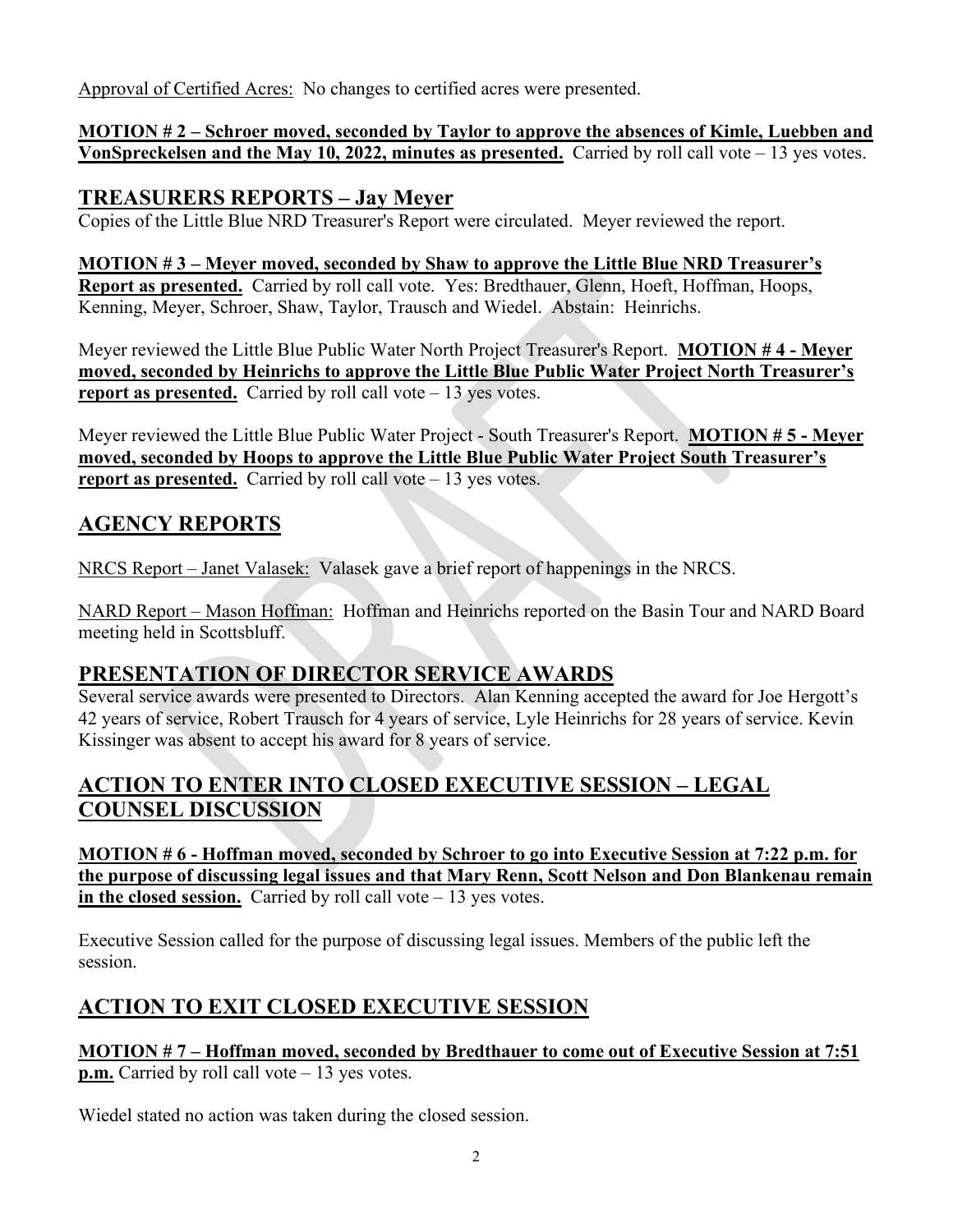# **EXECUTIVE COMMITTEE**

The Executive Committee met prior to the regular meeting.

Discussion/Action 414 (H) Retirement Plan Resolution: An updated Participation Agreement and Resolution for the NARD 414 (H) retirement plan was presented for approval. **MOTION # 8 – Wiedel moved, seconded by Shaw to approve the Nebraska Association of Resources District 414(H) Plan Participation Agreement and Little Blue NRD Board of Directors Resolution and authorize their signature.** Carried by roll call vote – 13 yes votes.

Discussion/Action 457 Retirement Plan Resolution: An updated Participation Agreement and Resolution for the NARD 457 retirement plan was presented for approval. **MOTION # 9 – Wiedel moved, seconded by Hoffman to approve the Nebraska Association of Resources District 457 Plan Participation Agreement and Little Blue NRD Board of Directors Resolution and authorize their signature.** Carried by roll call vote  $-13$  yes votes

Discussion/Action to Consider Increasing the District's Liability Insurance Coverage: No action was taken.

Discussion/Action to Declare a Board Member Vacancy in Sub-District 5: Kevin Kissinger submitted a resignation letter as a member of the board of Directors. **MOTION # 10 – Meyer moved, seconded by Hoffman to accept the resignation of Kevin Kissinger with regret as a member of the board of directors and so declare a vacancy om Sub-District 5 and advertise for replacement candidates per guidelines of our Operating Policy.** Carried by roll call vote – 13 yes votes.

Discussion/Action FY 2023 Budget & Salaries: Nelson provided information to use when considering an amount to be included in the FY 2023 budget for staff salaries. **MOTION # 11 – Wiedel moved,**  seconded by Hoffman to authorize 7% salary increase for all staff for FY 2023. Carried by roll call vote. Yes: Bredthauer, Glenn, Hoeft, Hoffman, Hoops, Kenning, Meyer, Shaw, Taylor, Trausch and Wiedel. No: Heinrichs and Schroer.

Other Business: There was no other business.

# **PROJECTS AND PLANNING COMMITTEE**

The Projects and Planning Committee did not have a report. Brinegar mentioned the committee would begin looking at a 5-year plan of projects and a meeting will be scheduled in the near future.

## **WATER RESOURCES COMMITTEE**

The Water Resources Committee met prior to the regular meeting.

Discussion/Action ARK Transfer Permit: One transfer permit variance request was received from ARK Farms. After discussion the request was tabled until the new well is test pumped in August or September.

Review of Conditional Use Rules: The Conditional Use Rules of the District's Groundwater Management Plan was reviewed at the request of board members. No action was taken to make changes.

Other Business: There was no other business.

## **OTHER BUSINESS**